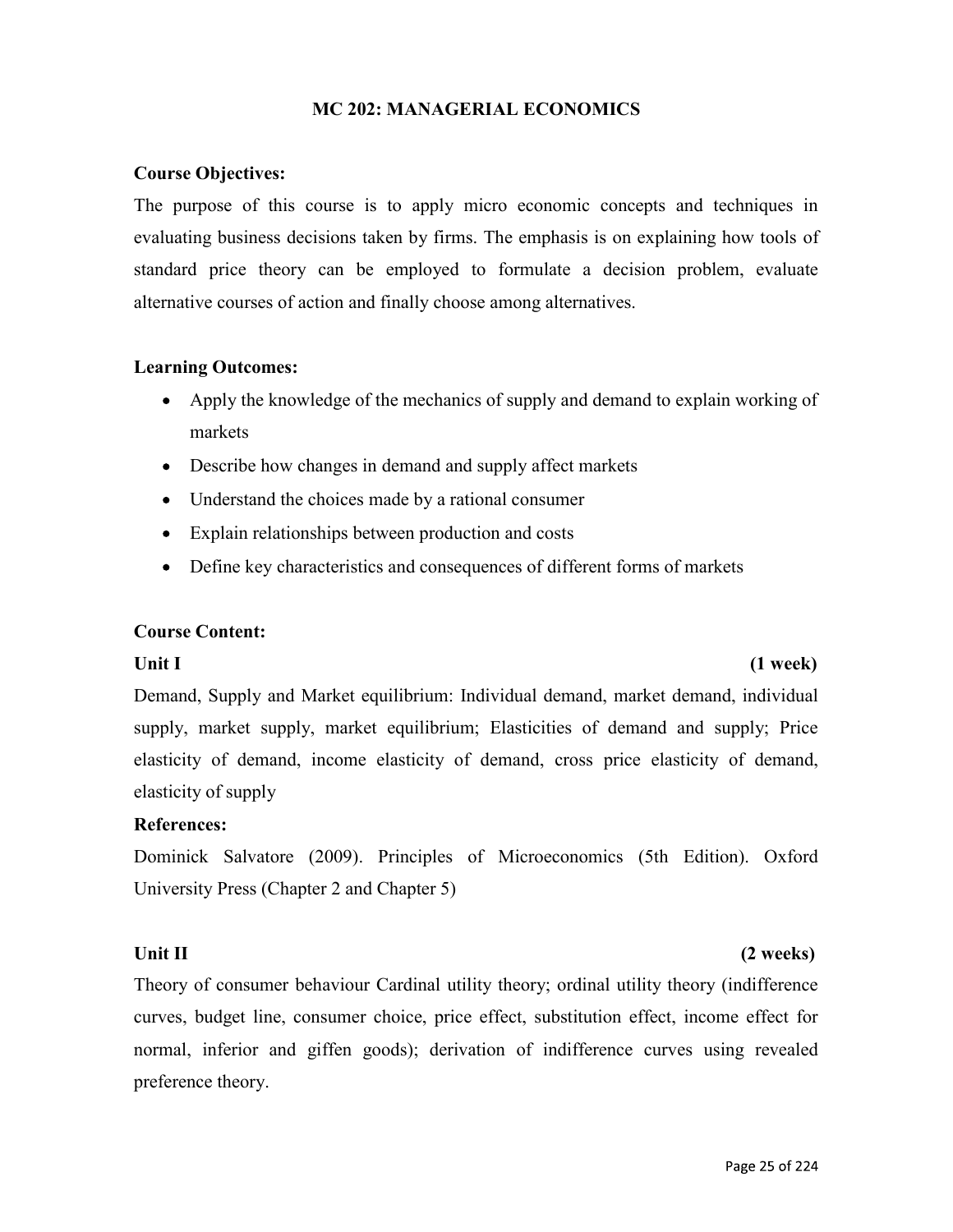## MANAGERIAL ECONOMICS

References:<br>Dominick Salvatore (2009). Principles of Microeconomics (5th Edition). Oxford University Press (Chapter 3 and Chapter 4)

## Unit III (3 weeks)

Producer and optimal production choice Optimizing behaviour in short run (product curves, law of diminishing margin productivity, stages of production); optimizing behaviour in long run (isoquants, isocost line, optimal combination of resources); traditional theory of cost (short run and long run); modern theory of cost (short run and long run); economies of scale and scope.

References:<br>Dominick Salvatore (2009). Principles of Microeconomics (5th Edition). Oxford University Press (Chapter 7 and Chapter 8)

Theory of firm and market organization Perfect competition (basic features, short run equilibrium of firm/industry, long run equilibrium of firm/industry, effect of changes in demand, cost and imposition of taxes) ; monopoly (basic features, short run equilibrium, long run equilibrium, effect of changes in demand, cost and imposition of taxes, comparison with perfect competition, welfare cost of monopoly), price discrimination, multiplant monopoly ; monopolistic competition (basic features, demand and cost, short run equilibrium, long run equilibrium, excess capacity); oligopoly (Cournot's model, kinked demand curve model, dominant price leadership model, Game Theory; Oligopolistic behaviour (dominant strategy, Nash equilibrium, business dilemma, pure strategy, mixed strategy, pure strategy equilibrium, mixed strategy equilibrium)

References:<br>Pindyck, Rubinfeld and Mehta (2009). Micro Economics (7th Edition). Pearson. (Chapter 7, Chapter 9, Chapter 10, Chapter 11 and Chapter 12)

# Unit IV (4 weeks)